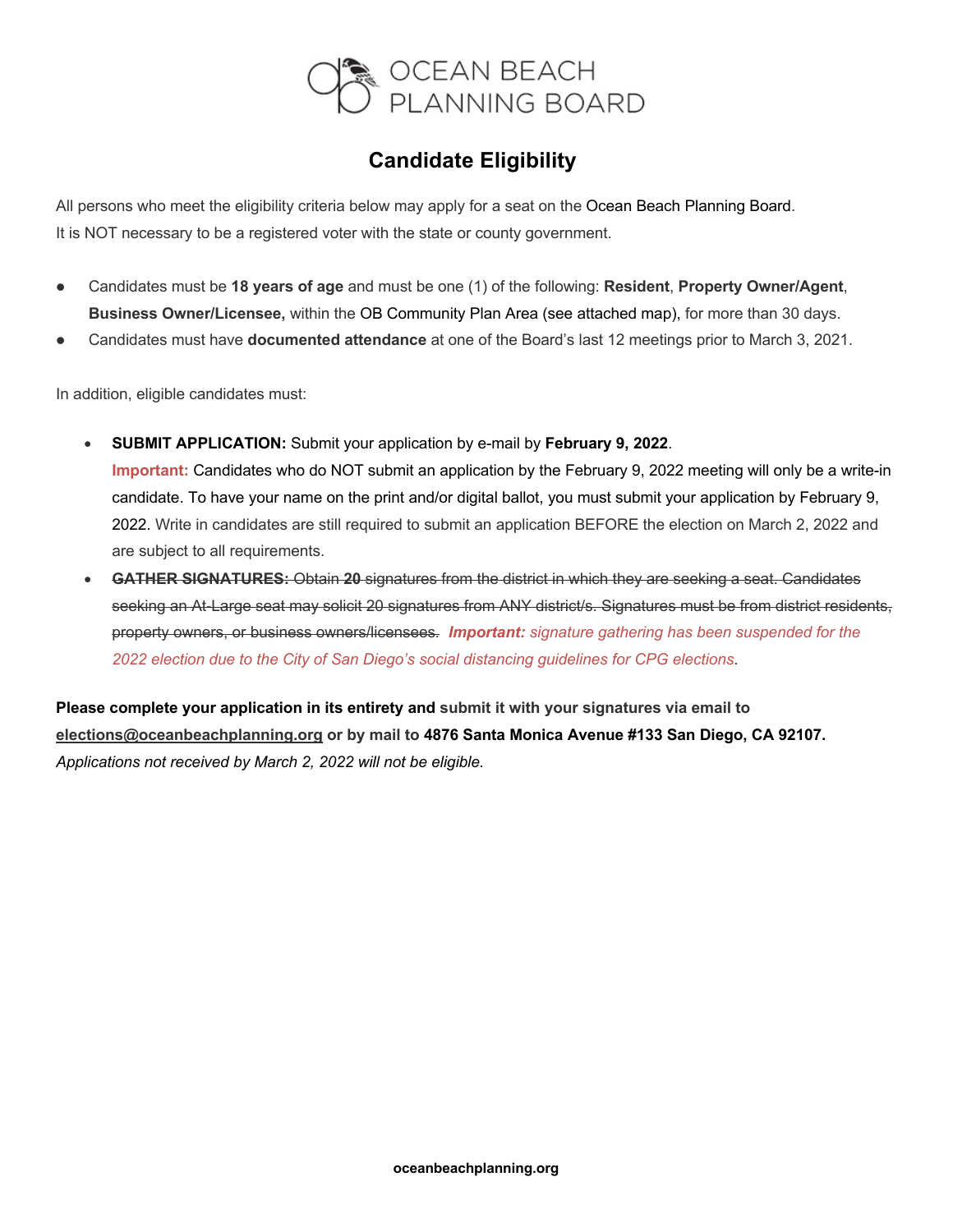

## **Candidate Application Form**

| and one of the following:                                                                                                                                          |  |  |  |  |  |
|--------------------------------------------------------------------------------------------------------------------------------------------------------------------|--|--|--|--|--|
| Property owner, who is an individual identified as the sole or partial owner of record, or their designee, of a<br>real property (either developed or undeveloped) |  |  |  |  |  |
| Local businessperson, who is a local business or not-for-profit owner, operator, or designee at a<br>non-residential real property address                         |  |  |  |  |  |
| Resident, who is an individual whose primary address of residence is                                                                                               |  |  |  |  |  |
| within the Ocean Beach Community Plan Area for at least 30 days.                                                                                                   |  |  |  |  |  |
| I am applying for a seat in District #_____ (see map) VIA: ___Election or ___Appointment and I have attended at                                                    |  |  |  |  |  |
|                                                                                                                                                                    |  |  |  |  |  |
|                                                                                                                                                                    |  |  |  |  |  |
| Telephone Number: __________________________________                                                                                                               |  |  |  |  |  |
| I have read the Ocean Beach Planning Board bylaws located at http://oceanbeachplanning.org/bylaws/ and agree to<br>follow the regulations contained therein.       |  |  |  |  |  |
| AFFIRMED, under penalty of perjury, this (date) _____________ day of (month) _____________(year) _________.                                                        |  |  |  |  |  |
| Candidate Signature:                                                                                                                                               |  |  |  |  |  |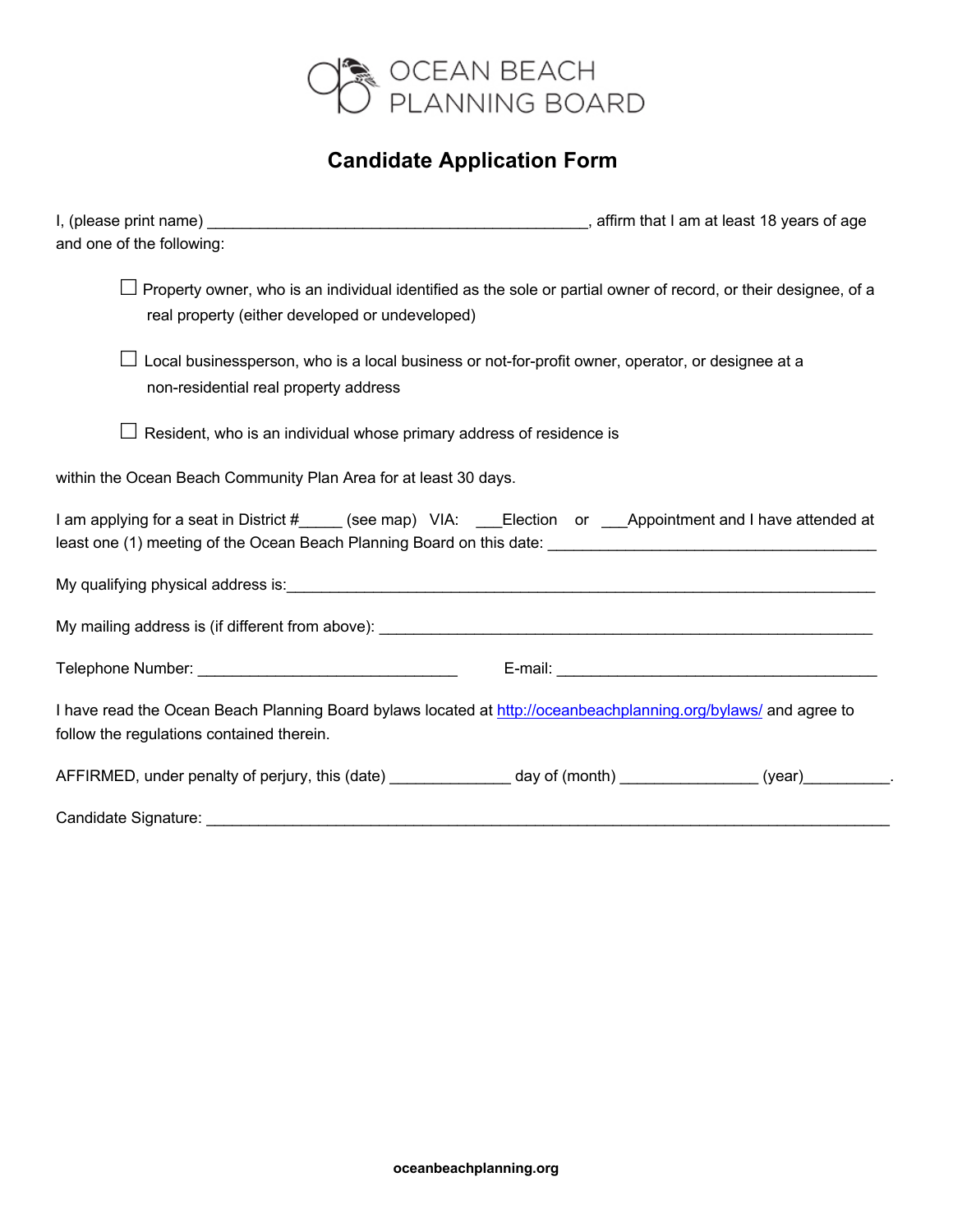

## **Candidate Petition (Signatures)**

## **Candidate Petition for (***candidate name***)** *Dependent of the candidate name Candidate name* **<b>***name Candidate name Candidate name Candidate name Candidate name Candidate name Candidate in the c*

**By signing this form, we agree that we have been a RESIDENT, PROPERTY OWNER/AGENT and/or BUSINESS OWNERS/LICENSEE** within the Ocean Beach Community Plan Area (see map) for at least 30 days and support the above candidate to be placed on the ballot for the Ocean Beach Planning Board election.

All addresses and phone numbers must be legible. Signatures without contact phone number cannot be verified and will be disregarded. All information provided will be kept private and only used to validate this application.

|                         | <b>Name/Business Name</b> | <b>Street Address</b> | Phone | <b>Signature</b> |
|-------------------------|---------------------------|-----------------------|-------|------------------|
| $\mathbf{1}$            |                           |                       |       |                  |
| $\sqrt{2}$              |                           |                       |       |                  |
| $\mathbf{3}$            |                           |                       |       |                  |
| $\overline{\mathbf{4}}$ |                           |                       |       |                  |
| $\sqrt{5}$              |                           |                       |       |                  |
| $\,6\,$                 |                           |                       |       |                  |
| $\overline{7}$          |                           |                       |       |                  |
| $\,8\,$                 |                           |                       |       |                  |
| $\boldsymbol{9}$        |                           |                       |       |                  |
| $10$                    |                           |                       |       |                  |
| 11                      |                           |                       |       |                  |
| 12                      |                           |                       |       |                  |
| 13                      |                           |                       |       |                  |
| 14                      |                           |                       |       |                  |
| 15                      |                           |                       |       |                  |
| $16\,$                  |                           |                       |       |                  |
| $17\,$                  |                           |                       |       |                  |
| $18\,$                  |                           |                       |       |                  |
| $19$                    |                           |                       |       |                  |
| $20\,$                  |                           |                       |       |                  |